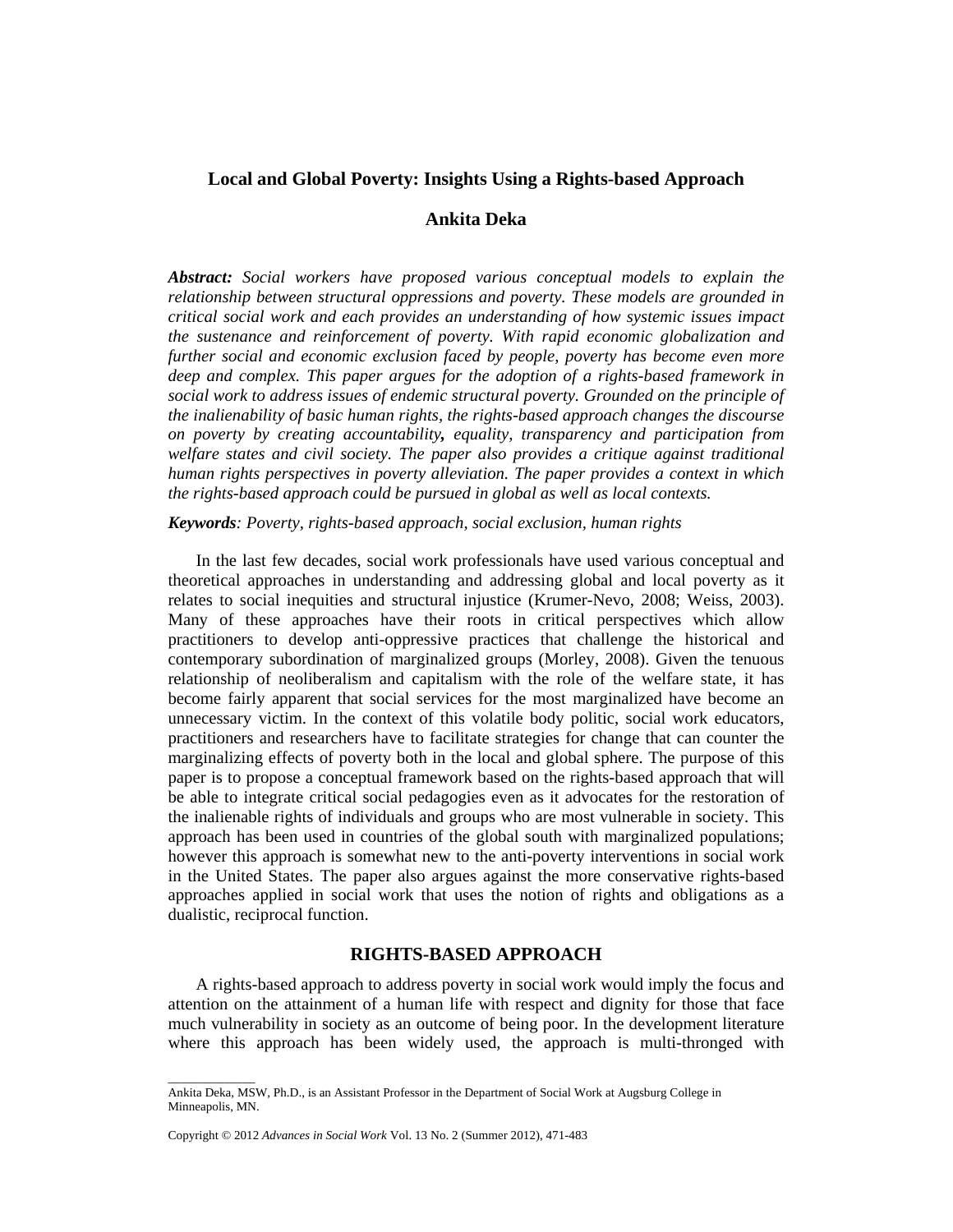implications for legal, socioeconomic and political rights (InsightShare, 2011). Historically, the rights-based approach was used by development organizations because the earlier models of delivery of goods and services by the welfare state to address systemic problems of poverty and marginalization was deemed unsuccessful on various fronts (Offenheiser & Holcombe, 2003). Research has also indicated that over reliance on the market forces to 'lift all boats" when it comes to poverty alleviation has not been particularly successful either. Studies suggest that in most countries the chasm between the rich and the poor is ever widening, and many groups are unable to make it out of the poverty traps (Nambissan, 2010). Therefore, given that the shrinking welfare state is much less accountable to deliver for the poor and the marginalized, and where marketfriendly policies are creating wealth concentration in the hands of few, poverty alleviation is best approached from the rights-based perspective. Essentially, the rightsbased approach re-conceptualizes our understanding about poverty by elaborating a fundamental difference in our understanding of the 'poor as helpless victims'. It explains poverty as an outcome of social exclusion and marginalization and envisions that the poor are stakeholders who are capable of shaping their destiny. Therefore the poor are no longer perceived as vulnerable citizens who merely need public goods and services to alleviate their suffering, but they are stakeholders who challenge the fundamentals of how resources and goods are allocated and distributed in society.

The rights-based approaches have been used and understood in many different ways in the development literature with some of the fundamental principles of this perspective including; participation, accountability, equality and non-discrimination, transparency, and empowerment (Gready, 2008). Rights-based approaches have their root in the fundamentals of human rights perspectives that address issues of inalienable political, economic, legal and social rights for those that are disenfranchised in the society. However, it is widely acknowledged that the human rights perspective in general has been unable to address poverty and pro-poor policy related issues for a very long time (Gready, 2008). For example, poverty related issues were not central to the human rights discussion early on mainly because of the over emphasis on civil and political rights for most of the  $20<sup>th</sup>$  century (Lauren, 1998). Even in countries of the global north humans rights perspectives frequently sidelined the emphasis on economic, social and cultural rights (Frediani, 2010). The main reason that was argued against inclusion of these rights was that they were not enforceable by law. Therefore, the centrality of human rights approaches were often based on the workings of the legal systems, implying the precedence of rights that could ultimately be enforced through legislation.

In the late  $20<sup>th</sup>$  century and early  $21<sup>st</sup>$  century, rights-based approaches have been able to broaden their scope of addressing issues of social disenfranchisement. Gready (2008) says that in the post globalization era, various stakeholders such as non-governmental organizations, civil society organizations were able to argue for a more comprehensive set of rights. These rights focused on the "indivisibility of civil–political and economic– social rights, process and outcomes, engagement on multiple levels from the local to the global, top-down and bottom–up approaches, public and private spheres, individual and collective rights, service delivery or emergency responses, and structural change**"**  (Gready, 2008, p. 736). These complex set of rights have provided opportunities for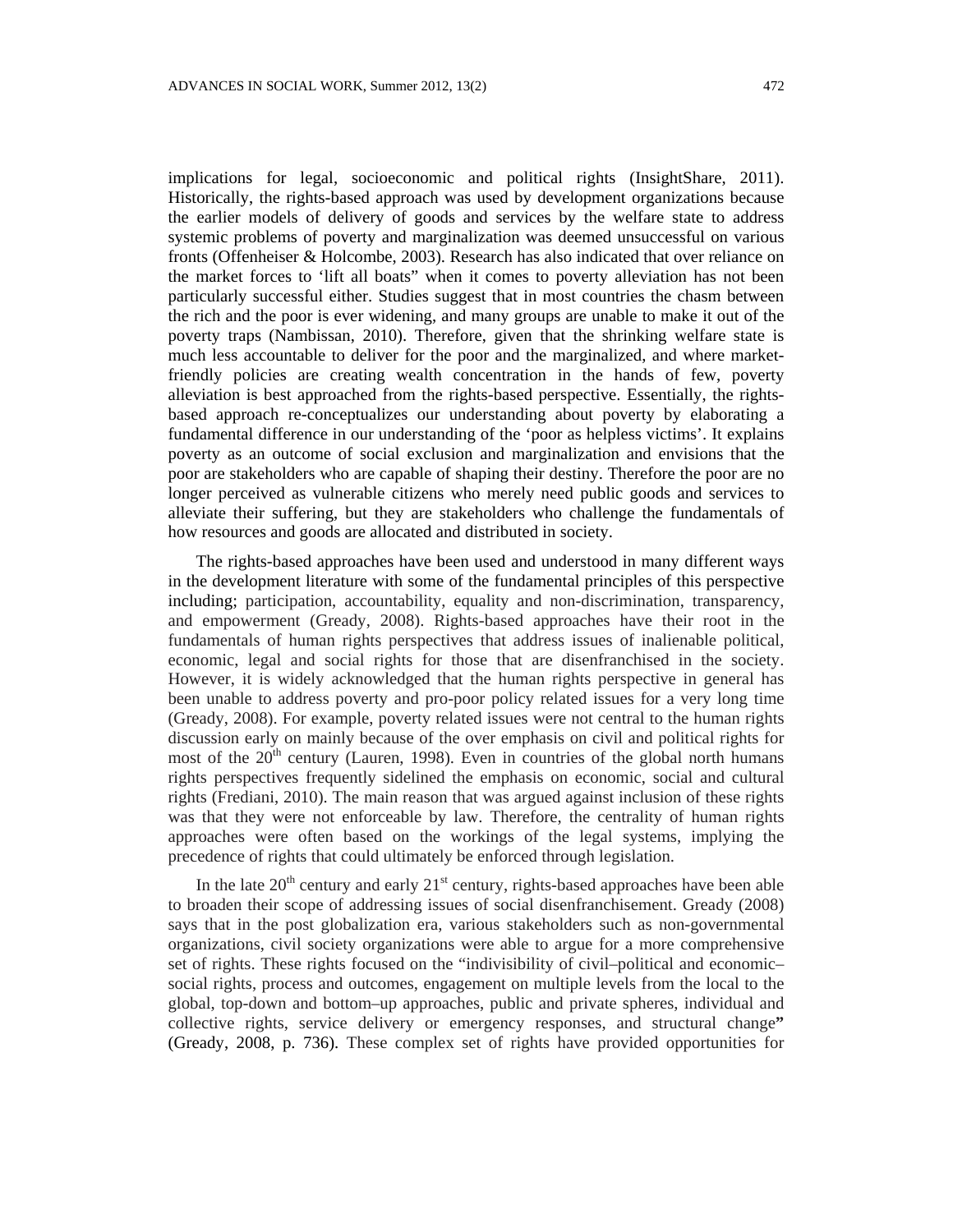various stakeholders to engage in interventions that helps establish a more concrete approach to poverty, which can challenge systematic structural barriers that impact the lives of those living in poverty.

Rights-based approaches are based on a shift from a technical understanding of rights to a politically motivated understanding which is premised on three key components: that individuals have rights, the state or government is obliged to safeguard those rights, and people need to participate for the attainment of those rights (Eyben, 2005). Amartya Sen's critical work on the relationship between poverty and human rights has also influenced the development of the rights-based approaches. Sen (1999) puts a new emphasis on the relationship between entitlements, opportunities, freedoms and poverty (Eyben, 2005). He suggests that 'functioning and capabilities' which also refer to achievements and access to resources and goods in society are crucial components in explaining well being of individuals (Frediani, 2010). The capabilities approach of Amartya Sen informs the rights-based approach in several ways. First it allows for the non-utilitarian understanding of poverty as a mere outcome of material deprivation. Second it can provide the framework for expansion of freedoms for those who are deprived, and those other actors such as the state needs to play a pro-active role to facilitate the enhancement of freedoms (Frediani, 2010). The rights-based approach is a viable strategy for addressing poverty as it supports the notion of universality that all human beings share a common humanity that needs to be realized irrespective of their national origin, gender, ability, religion, racial ethnic identity or culture. However, this tenet of universality does not strip away the fact that all rights are rooted in the context of being; therefore rights are essentially local in nature. Ife and Fiske (2006) have further developed the idea of localization of universal rights by stating that although most universal rights have been widely critiqued for their over dependence on western philosophical tradition, while the universality of rights does not necessarily imply a homogenizing effect. They argue that the moral humanity associated with the concept of rights does not mean sameness where every individual needs to fit a certain normative ascription of the attainment of rights (Ife & Fiske, 2006).

The rights-based approach is consistent with social values and ethics, the social work profession is committed to the idea of creating equity and justice for individuals and groups that are at the margins of society. The inclusion of rights decenters the mainstream debate on poverty where poverty is seen as an outcome of individual pathologies rather than as an outcome of exclusionary social structures. The rights-based approach also allows us to explore that poverty also co-exists with other forms of social oppression such as racism, sexism, ableism, and ageism (Davis & Wainwright, 2005). The fight against poverty therefore is clearly a political strife that looks into historical and contemporary forces that perpetuate, reinforce and sustain social inequities. In that sense the rights-based approach is premised on the belief that it is a counter to top-down policies and programs that have attempted to alleviate poverty without taking into context the lived experiences of those living in poverty. This paper argues that a rights-based approach has to be understood as a critical social intervention against poverty that uses a bottom up strategy with stakeholders. This approach allows for room to explore the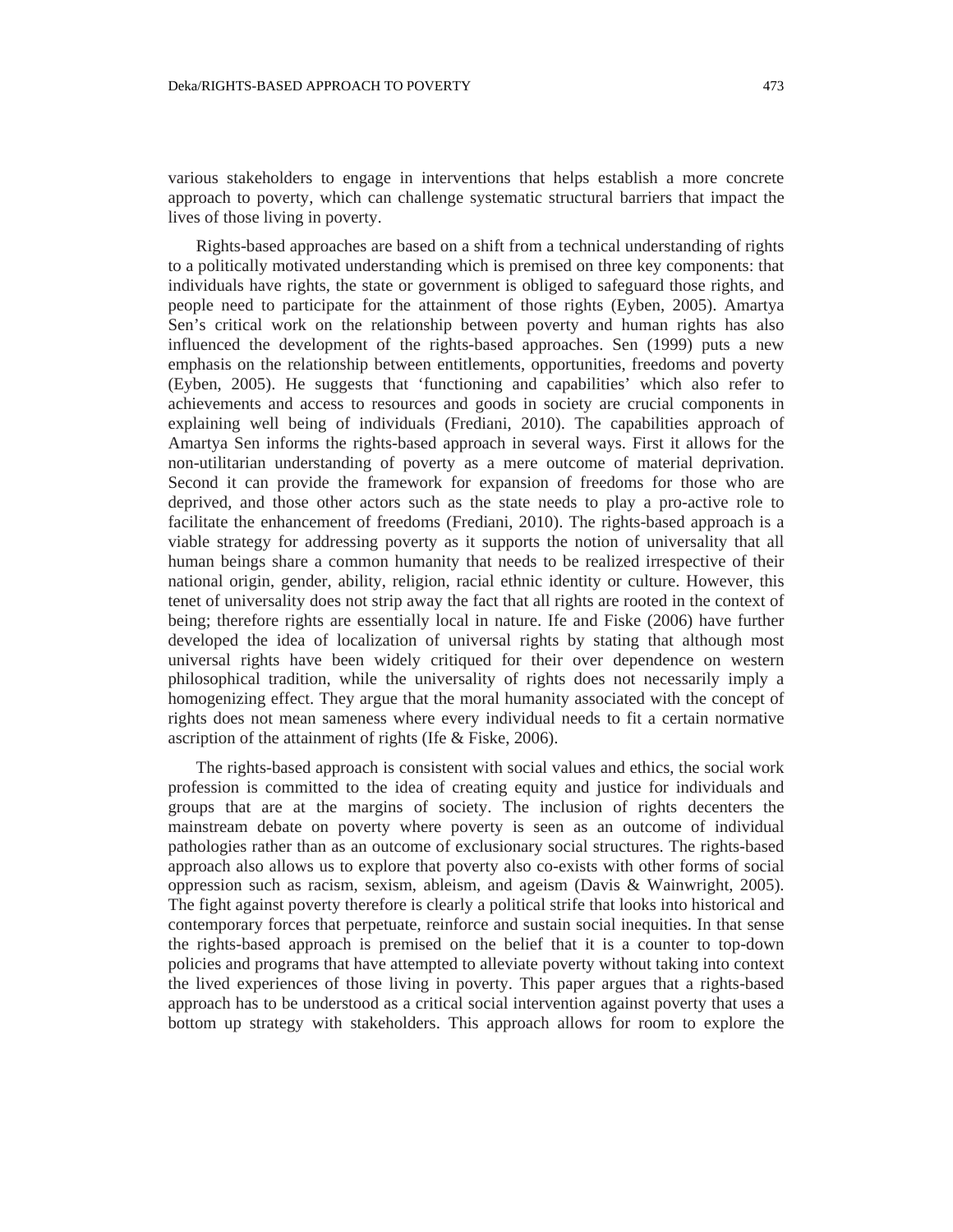intersectionalities of structural oppressions and how they create advantages for few and lack of privileges for others.

### **EXPLORATION OF POVERTY DISCOURSE IN SOCIAL WORK**

The professionalization of social work has simultaneously led to more focus of the discipline on systems and processes of social exclusion (Davis & Wainwright, 2005). Since its inception the late  $19<sup>th</sup>$  century social workers have been interested in issues related to the poor (Krumer-Nevo, Weiss-Gal, & Monnickendam, 2009). The professional code of ethics also clearly outlines the commitment of the profession in addressing poverty (National Association for Social Workers, 2000). At the international level social workers are committed to addressing issues related to poverty and social justice. Much of this commitment is seen as a response to the growing number of poor within countries, and also the country to country differences when it comes to poverty rates (Krumer-Nevo, et al., 2009). The market friendly policies and structural adjustment programs initiated in the last two decades in countries of the global south have also created significant hardships for the poor within countries (Nambissan, 2010). Conceptualizing and measuring poverty is also considerably difficult as different institutions and entities have varying interpretations of poverty. Most definitions of poverty are expert driven, and have very little perspective from the poor themselves (Serr, 2004). Poverty is usually defined in terms of absolute and relative terms; absolute poverty refers to lack of sufficient income for basic needs and relative poverty refers to poverty in relation to income levels of others in the society (Serr, 2004).

The global poverty rate, or percentage of people living under less than \$1.25 a day has declined, absolute poverty rates have remained steady (Woolcock, 2008). The regional differences both within and outside the countries however have a huge influence in the interpretation of this data. While China and India have experienced the decline of poverty in both relative and absolute terms, very little has changed in Latin America, and Africa continues to have high numbers of people experiencing absolute poverty (Woolcock, 2008). In the United States, in the post recession period from 2007-2008, about 47 million people lived below the government defined poverty line (Abramsky, 2012). Within these figures, there are huge disparities by race as well; while a quarter of Blacks and Latinos live under the government defined poverty estimates, about 12% of Asian-Americans and less than 10% of Whites live under the poverty line (Abramsky, 2012). Poverty continues to pose a serious threat to populations living both in the United States and other parts of the world.

Around the world social work professionals continue to interface poverty through their clients, since significant number of social work clients even when they have other overt problems also experience poverty (Healy, 2008). Social work literature on poverty related issues often takes a critical view of individualized interventions and models of practice that are incapable of explaining the structural issues and their causal relation with poverty (Krumer-Nevo, et al., 2009).

Poverty interventions in social work in the United States is not altogether new, the 19<sup>th</sup> century Charity Organizing Societies (COS) and Settlement House (CH) movements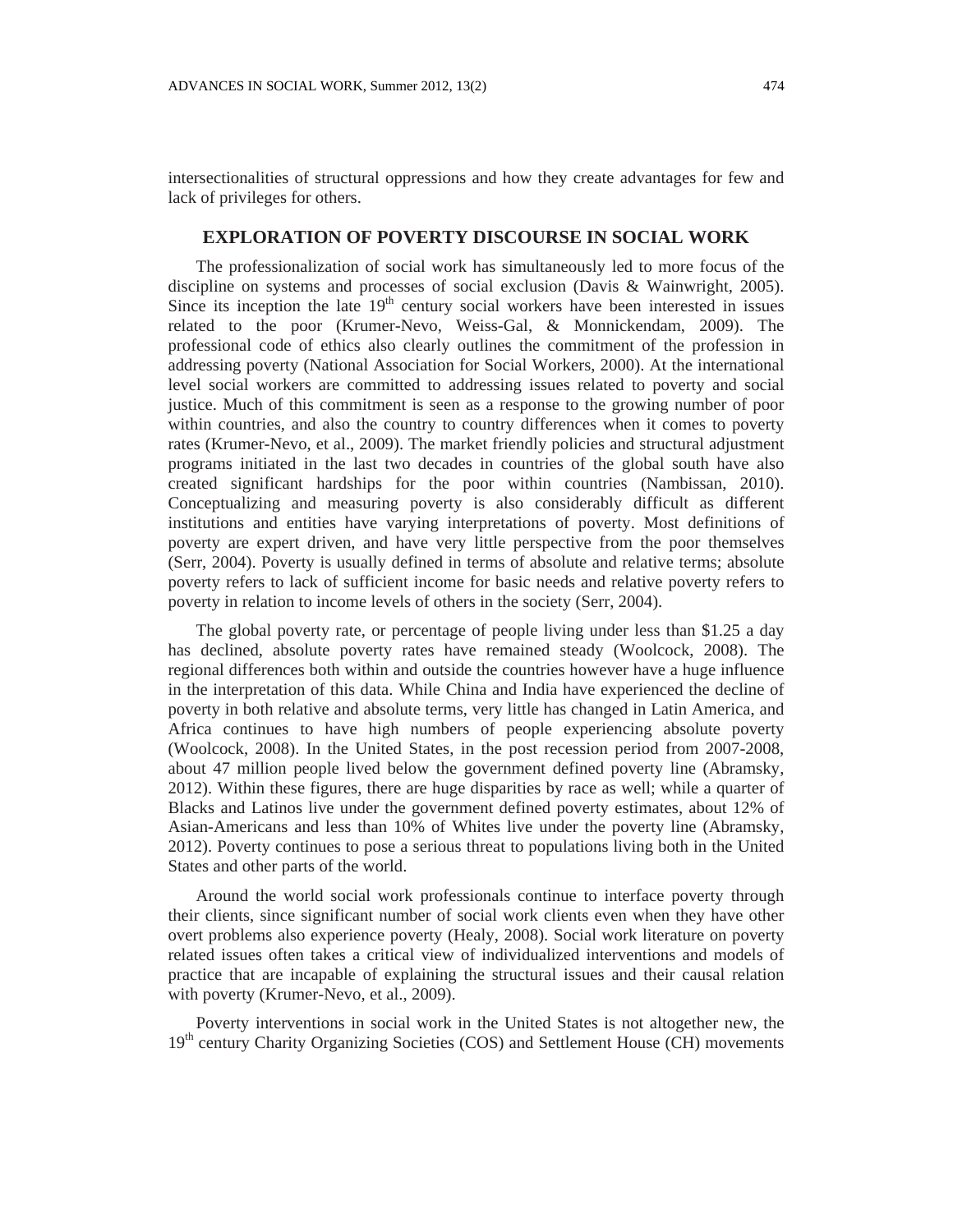are some of the earliest known organized efforts to address poverty within the profession. The two approaches differed in outlook on poverty, with the COS focusing on the pathology of individuals experiencing poverty and how aid from the state could create long term dependency (Weiss, 2003). The SHM focused on understanding how structural issues created challenges for an individual to achieve their full potential including their material and financial well-being. Modern casework largely evolved from the COS orientation that put emphasis on orienting an individual to the environment by improving their psychological health (Weiss, 2003). On the other hand SHM significantly influenced the development of advocacy and activist strategies that critically examines the role of the state and other agencies in the financial deprivation and marginalization of certain groups (Abramovitz, 1998; Weiss, 2003).

Contemporary social work practice on poverty alleviation is clearly influenced by the historical ideological orientations. Neo-conservative values and assumptions within social work challenge individuals facing poverty to take personal accountability of their condition; they advocate that the welfare state should restrict its role of service delivery and should allow the market to provide opportunities for all (Weiss, 2003). Radical social workers have critiqued the over-emphasis on the psycho-pathology of individuals living in poverty and have instead advocated for state level interventions through policies and programs to address systemic and structural causes of poverty. Social work practice is heavily influenced by values, assumptions and ideologies; therefore it is not surprising that the literature is ripe with varying approaches and orientations toward issues related to poverty. The long standing tension between individual versus structural causes of poverty is often blurred by the normative assumptions of social workers.

International literature on poverty has also enlisted the idea of poverty as a process of social exclusion, whereby individuals are denied access to full participation in civil society, which restricts their ability to seek and benefit from social, economic and cultural goods (Davis & Wainwright, 2005). The concept of social exclusion takes into account the various factors such as age, race, gender and ability, it also throws light on the compounding effect of exclusions and how it creates economic and social vulnerability (Becker, 2002). Poverty as social exclusion paradigm was popularized in Britain because of growing social inequities that could not merely be attributed to income disparity, hence a more holistic approach of understanding poverty as the loss of dynamic access to individual, social, cultural and political goods was later developed (Barry & Hallett, 1998). Poverty research in recent years has also shifted its vision to include the lived experiences of those living in poverty in the centre stage of poverty discourse. This perspective alters the traditional understanding of viewing the poor as lacking any legitimate understanding and input on the conditions that impact their lives (Krumer-Nevo, 2008).

#### **ECONOMIC GLOBALIZATION**

In recent years discourses related to the impact of economic globalization and its impact on the vulnerable populations, particularly the poor have received much attention. Neo-liberal policies and structural adjustment programs introduced in countries of the global south have had profound influence on national policies, particularly on pro-poor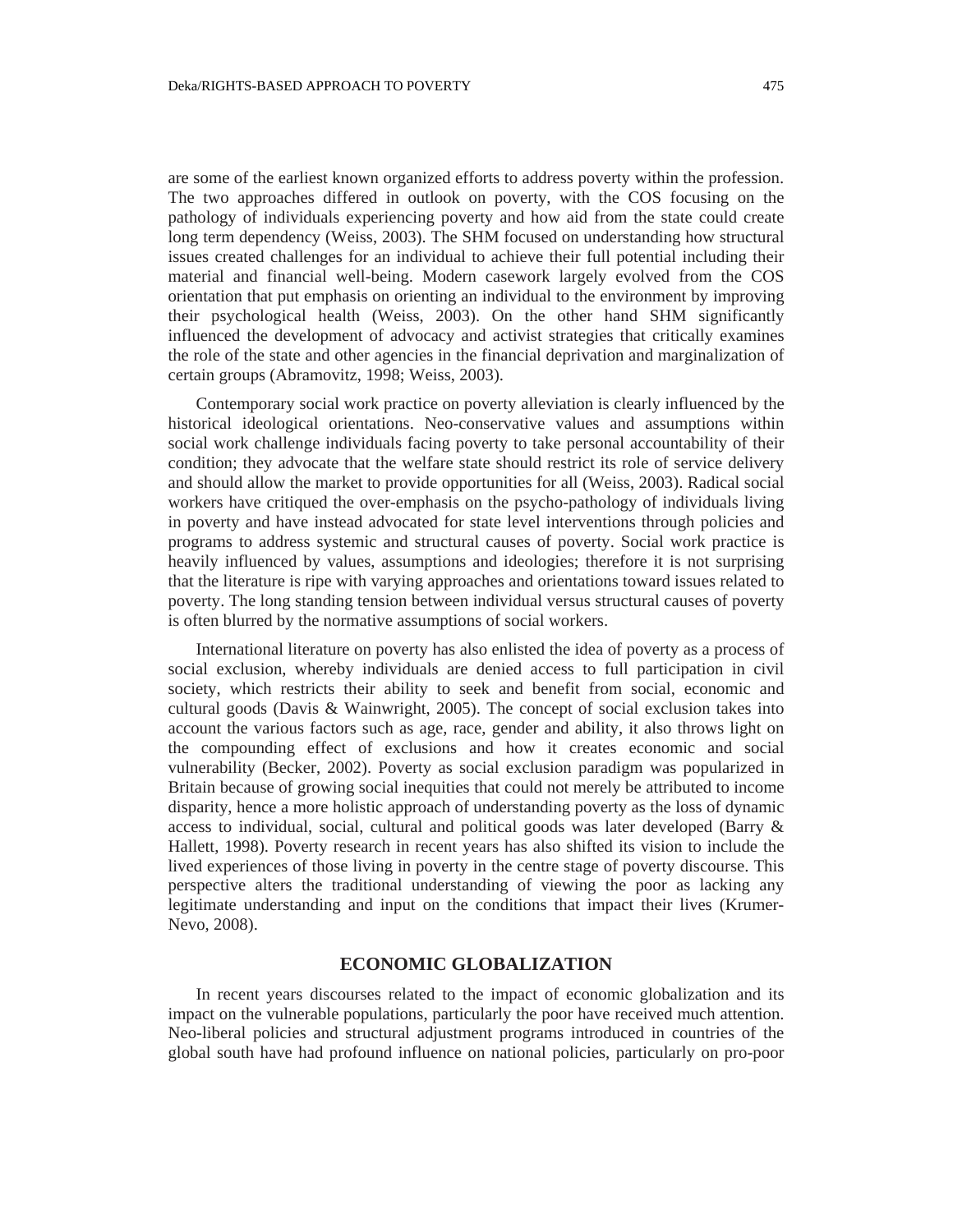policies (Triegaardt, 2008). Economic globalization has allowed for the capital mobility and the proliferation of capitalist growth, while the poorest people on the planet have been adversely affected by the fallouts of globalization such as low paying jobs, loss of social safety nets, and loss of sources of livelihoods (Dominelli, 2010). As a phenomenon, globalization has been described in various ways such as the integration of global economies, social and cultural transactions, transference of western individualistic values around the world and the likes. Economic globalization has resulted in the nation states cutting back on subsidies and assistance to the poor. In South Africa, for example, the poor have mobilized to demand access to basic services such as housing, sanitation and water (Ballard, Habib, & Valodia, 2006). Globalization has transformed the modernist idea of a welfare state as a proactive agent in the development and enforcement of social welfare policies (Ahmadi, 2003). Globalization has created a shift in roles, where international relief and aid agencies are taking over the role of nation states in addressing problems of endemic poverty (Jordan, 2008). Social workers in many countries of the global south are highly critical of anti-poverty programs fostered in conjunction with economic liberalization. Their main contention is that globalization intensifies the economic and social disparities between groups, particularly between those who hold privilege in society and those that have been historically sidelined. Globalization does not operate in value neutral or gender neutral ways; therefore in countries such as Africa where women are subjugated to the very bottom ranks in society, the economic benefits of globalization of women are usually never accessible to women (Sawpaul, 2001).

Social work research and practice has put significant efforts in developing and implementing various strategies for poverty alleviation, the approaches mentioned are some of the most recent innovations in the literature, while the discussion is not comprehensive it provides some insights into the poverty and social work literature internationally.

# **RIGHTS-BASED APPROACH AND POVERTY ALLEVIATION STRATEGY**

Community based movements around the world have become very active in response to growing levels of income and wealth disparity, environmental degradation, lack of sustainable growth (Gooden, 2008; Pyles & Lewis, 2007). These movements have often taken the issues of the poor to the center stage of the political landscape. Much of this community work is geared toward transformation of systems and structures that allow inequities to thrive in society (Mizrahi, 2001). Social work practice particularly in recent years has come under a lot of fire for losing the firebrand activism and radical thoughts that was the hallmark of the profession in its early years. The increasing tilt of the profession toward micro interventions following the lead of evidence based medicine is a historic reinforcement of the COS methodologies. Although, clinical social work will always be a key aspect of the profession's identity, it is unfortunate that social workers are abandoning the pursuit of the ideals of structural equity and justice (Jewell, Collins, Gargotto, & Dishon, 2009). Resource constraints, growing backlash from conservative legislators are some of the key reasons that keep social workers disengaged from public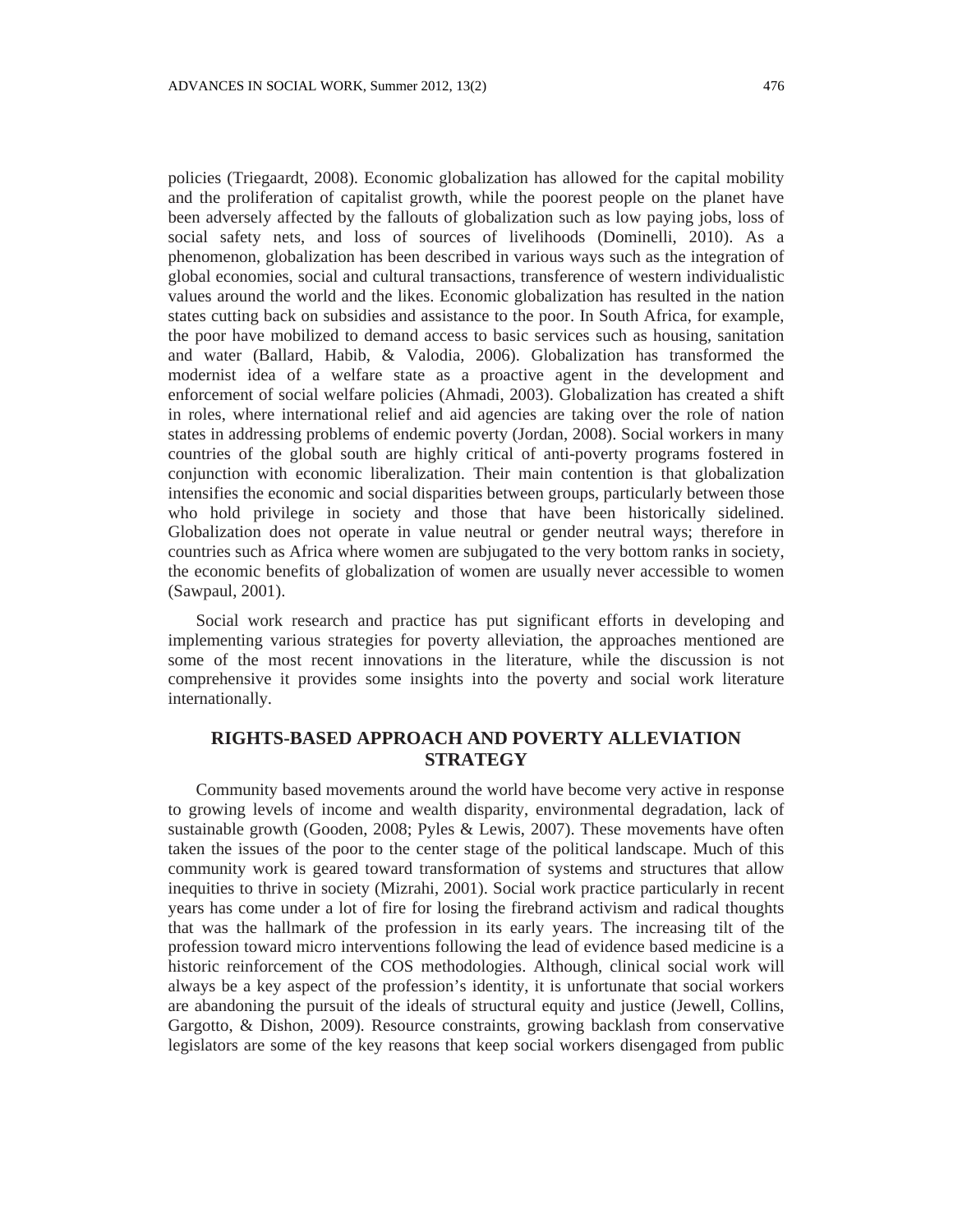discourse on disenfranchisement of our key constituencies (Jewell, et al., 2009). Although the construct of social justice for all is adequately addressed in the NASW code of ethics, there is a functional treatment meted out to the concepts vis-à-vis practice. Many social workers are not engaged in massive social transformation efforts through advocacy and mobilization, therefore they are not presented with opportunities to apply their expertise in achieving social justice (Abramovitz, 1998).

With growing populations of people living in poverty around the world it is imperative on social workers to reactivate our synergies of working to transform institutions and structures that allow inequities to thrive. The rights-based approach is rooted in critical pedagogy that challenges essentialist ideas of poverty as a phenomenon of those who are lazy, irresponsible and therefore unworthy of social support (Sidel, 2000). The rights-based approach challenges the hopelessness that is embodied in this rhetoric, which fails to account for how historical and contemporary policies and structures allow for intergenerational poverty to thrive. Rights-based approaches provides a tool for social workers to identify and name the social inequalities that perpetuate social injustice and inequities (Offenheiser & Holcombe, 2003). A rights-based approach in social work could pay particular attention to issues of vulnerability and disempowerment in specific local contexts. All social identity groups face discrete challenges depending on how and where they interface dominance and subjugation. Therefore, it is important to understand that although the paper argues for a universal appeal toward integrating rights-based approaches in social work, the fundamental marker of this approach is that the interventions are only contextual and local in nature. Therefore, a rights-based strategy to fight rural poverty in India could differ significantly from the strategies of combating urban poverty in the United States. The argument here is that as a philosophical, moral, value orientation rights-based approach provides a radical context for social workers to understand and challenge the status quo on the plight of the poor.

In order to outline the basic framework of a rights-based intervention on poverty, I adopted Kapur & Duvvury's (2006) assumptions about the approach . Although, Kapur & Duvvary's work focuses mainly on the development agenda, the framework outlined below pays specific attention to poverty intervention. The framework provides an opportunity for the dualistic reciprocal function of rights and responsibilities outlined in the human rights perspective to be revisited. The critical piece about this framework is that it lends legitimacy to the rights of an individual, which are otherwise often dubbed as entitlements by the welfare state. In order for an individual to live a life of human dignity (human rights principle), the individual is entitled to access and exercise those rights. It also puts onus on the welfare state as well as civil society organizations to provide access to the rights. The reciprocal dualism envisaged through this framework is distinctly different from the human rights perspective in general, which does not acknowledge the complexity in which rights and duties are often manifested. Some key areas to explore are as follows:

- Exploring and understanding the locale of vulnerability, who are the perpetrators, existing power imbalances, and recognizing power hierarchies.
- Building accountability and transparency in right holders and duty bearers.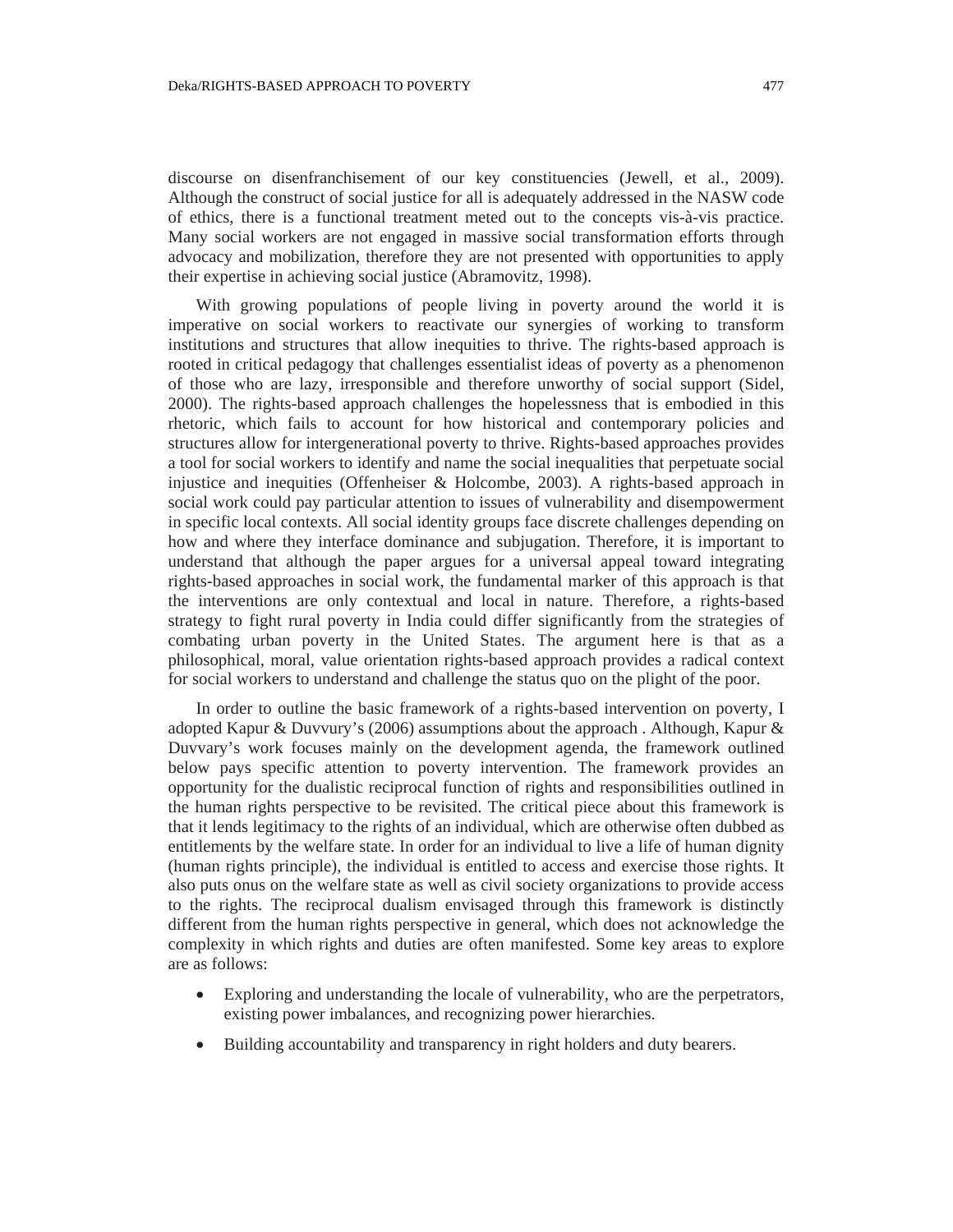- Strengthening local capacities through training and support (critical community mobilization) that will allow right holders exercise their right vis-à-vis their vulnerability, and duty holders to seek and meet obligations.
- Facilitating stakeholder participation, particularly those whose lives are adversely affected by poverty.
- Empowering stakeholders to critically appraise how violation of their social, political, economic and cultural rights has contributed to their state of poverty. Consciousness rising is a key outcome of this approach.
- Developing competence among stakeholders to articulate and advocate effectively about other intersecting forms of oppression that compound their state of poverty.

This framework is a versatile tool for social workers to engage in anti-poverty interventions, when they are fully cognizant that various social identity groups such as women face varying levels of oppression that compounds their poverty. Rights-based framework of understanding gendered poverty for example in countries of the global south can for example focus on how women often lack decision-making power in the formal and informal sphere, they have little or no access to markets, and they continue to share the highest burden of poverty (Ruwanpura, 2004). Understanding this critical nexus of material deprivation with structural oppressions such as race, gender, class, sexual orientation, employment and income can provide significant breakthroughs in poverty alleviation strategies by social workers. A feminist redefinition of this approach has often highlighted few key components: focus on social versus individual nature of rights; rights are often pursued in relational and communal contexts; rights should reinforce the need for redistribution of resources; and right bearers need to be identified in regards to their multiple social identities (Kapur & Duvvury, 2006). For example in the work with girls education in India, the approach facilitated a shift in cultural patterns where traditionally girl's education was opposed simply because it was established cultural norm (Kapur  $\&$ Duvvury, 2006). This approach facilitated windows of opportunity for the community to take control on their collective destinies (Kapur & Duvvury, 2006). Additionally, in a study by Jewell et al. (2009), the authors described an anti-poverty program that used a human rights perspective for critical education and appropriate intervention on poverty. Several aspects of this intervention had close orientations with the rights-based framework. The Women In Transition (WIT) group made up of former welfare recipients used their leverage to educate and develop support against poverty, developed a strong toolbox of skills for members such as programs on strength and resilience to combat poverty in their lives (Jewell, et al., 2009).

The rights-based approach provides an apt context for social workers interested in anti-poverty work. Although the orientation of the framework is philosophical in nature given its value orientation in the inalienable rights of individuals, the framework can provide concrete community mobilization strategies. In that sense unlike other approaches that are merely of esoteric significance, the rights-based a approach can be used as a tool for consciousness raising and social change as it relates to poverty. The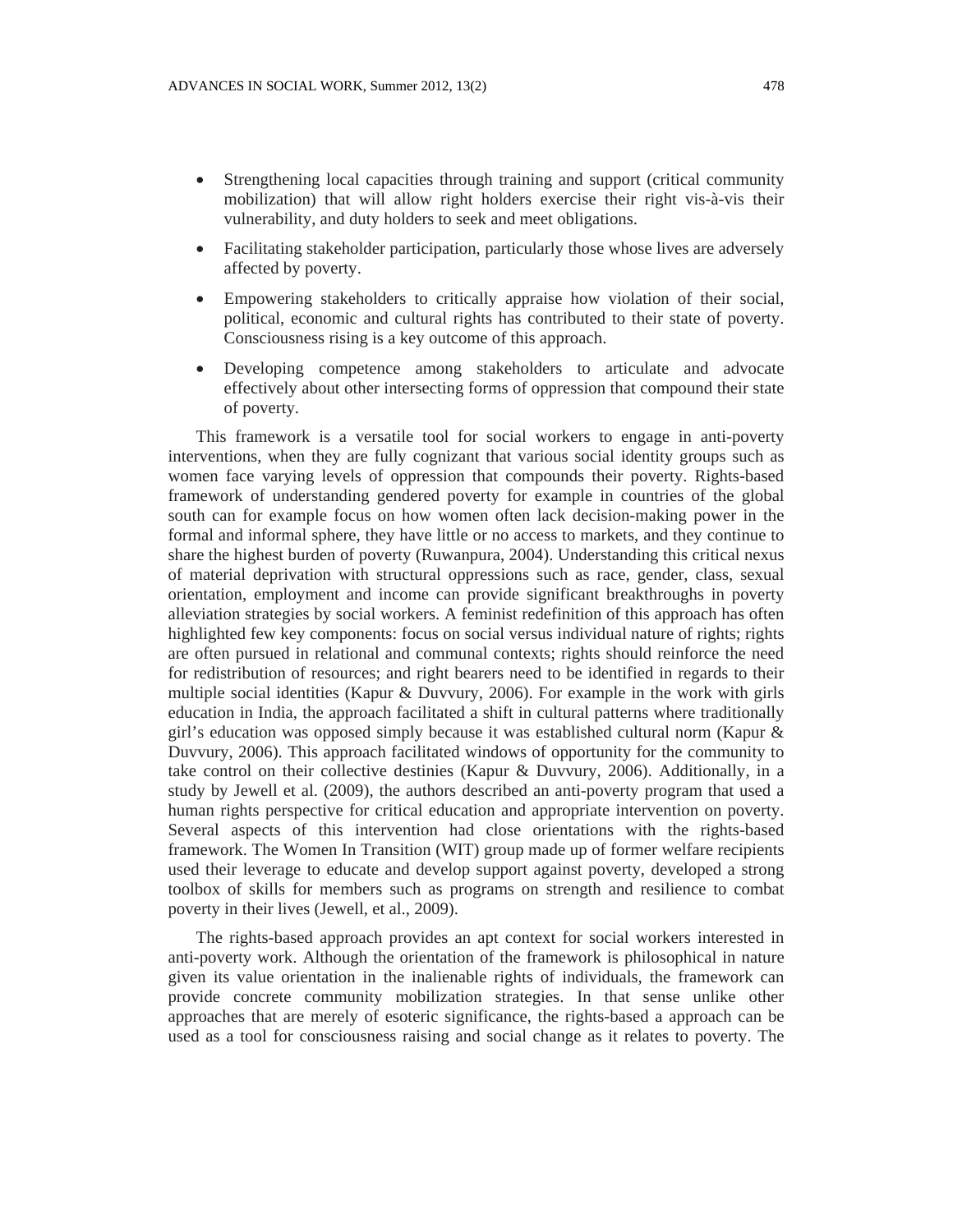framework also provides a great platform to understand the complex nature of American poverty with its intersectionalities in race, class, gender, sexual orientation, ability and age. The specific analyses on power structures in society can help pin-point the locales of many forms of systematic oppressions and their impact on poverty. The key aspect of the approach is that it is a process geared toward social change, in that sense it is not an end in itself (Kapur & Duvvury, 2006). As with any other approach, particular attention needs to be given on the planning strategy, community organization, consciousness raising and social action, empowering communities by building capacities, networking with other stakeholder groups and organizations, organizational growth and development, and finally an ongoing evaluation and monitoring of strategies (Kapur & Duvvury, 2006). The key distinction is that most stakeholders will remain stakeholders in the process, this entire design and execution of strategies toward poverty alleviation must be driven by stakeholder participation. In sum, the rights-based approach is a strategy for anti-poverty work and it fits naturally with social work interventions and our professional values.

### **LIMITATIONS OF THE RIGHTS-BASED APPROACH**

Although the rights-based approach presents several opportunities for social workers to understand and address issues of structural injustice and inequity as it relates to poverty, it is not without its challenges. Jewell et al. (2009) state that there are specific challenges in implementing a human rights perspective in anti-poverty interventions. The three challenges they identified were: identity politics, legitimization from other organizations, and organizational barriers. While the rights-based perspective differs in its value orientation from human rights in that it focuses much less on the dualist reciprocal function of rights and duties of citizens, nevertheless there are overlaps in the approaches. Hence, it is legitimate to expect some of the same concerns impacting the rights-based initiatives. Jewell et al. (2009) point out that given the historic nature of marginalization and identity formulations, it is hard to find common ground and language to address poverty concerns among many groups. On one hand the identity formulations provide visibility to subordinated groups, on the other hand it is harder for the groups to see how different issues can be connected to multiple identities (Jewell, et al., 2009). Therefore, it is a practical challenge to incorporate the intersection of the poverty phenomenon with the intersections of identities in a framework. The other challenge in incorporating a rights-based approach in anti-poverty work is that institutions are generally classist in nature, and because this perspective confronts the basis of this institutional classism, it is possible that institutions may alienate themselves from poverty movements (Jewell et al; 2009). As with any movement or organization fighting against structural injustice, rights-based advocates are likely to face resource constraints particularly given the nature of the work.

Although, the rights-based approach differs significantly from a human rights perspective, there is some confusion among professionals about the distinction. Since the human rights perspective focuses more on a universal set of rights that are presumed to be enforceable by law, there is some unease among certain constituents about its commitment in addressing systemic causes that causes the violation of rights in the first place. Also the human right perspective tends to rely heavily on civil and political rights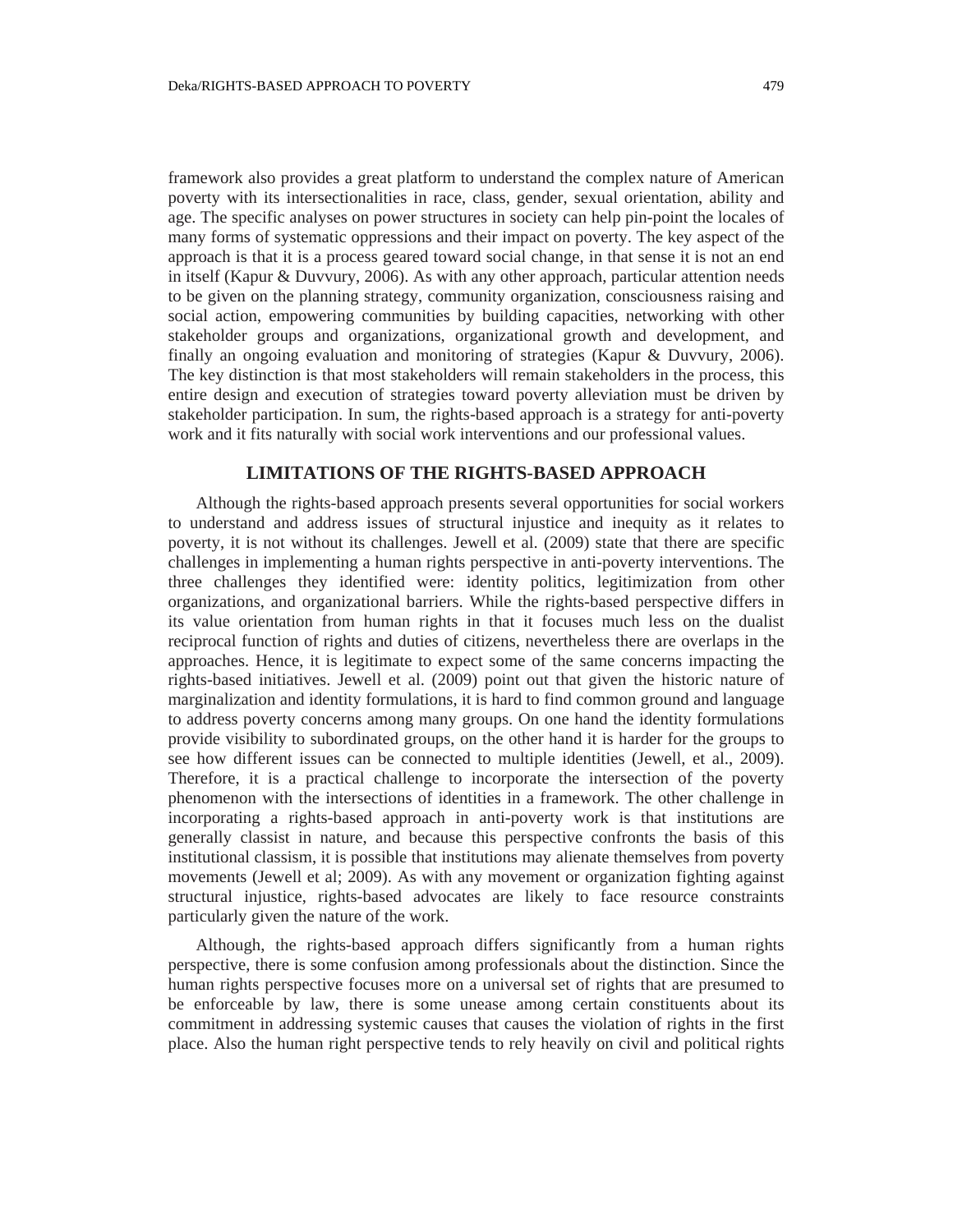and pays much less attention to economic, cultural and social rights. Rights-based approach advocates have to be mindful about creating a framework whereby there are able to explain the similarities and difference between the approaches. Finally, rightsbased approaches like many other advocacy and social change strategies requires a certain kind of political will from various stakeholders including social workers for it to be successful. Given the complexity of the nature of this intervention in unearthing power and oppressions, and mobilizing stakeholders for social action, there are considerable challenges in steering the work. Although, the limitations need to be carefully examined, it is imperative that social workers do not get dissuaded from this approach of poverty alleviation. The challenges can be outweighed by the significant opportunities that the approach can present to many vulnerable social work constituents.

### **IMPLICATIONS FOR SOCIAL WORK PRACTICE**

The rights-based approach will provide social workers engaged in anti-poverty intervention work a perspective of interrogating systemic structures and processes that perpetuate poverty. Using this type of strategy, social workers can create new foray and linkages between traditional community organizing and direct social action. The rightsbased approach is an effective strategy that has both universal and local appeal. In other words, although the philosophical arguments in favor of the approach may might initially appear somewhat universal in nature, nevertheless in reality the approach is grounded on diverse local contexts. Rights-based approaches although widely popular in countries of the global south such as India, can be relevant in understanding poverty in western contexts. Furthermore, the rights-based approach offers a critical social perspective even for clinical social workers by creating a compelling argument in favor of exploring the larger context in which social work clients seek services. The rights-based approach provides a critical framework to social work professionals to advocate for a just and equitable society where systems of oppressions based on social exclusions can be dismantled. The character of social work needs to be redefined by our active engagement in such public discourse and social workers should be in the frontline of this work (MacKinnon, 2009).

### **References**

- Abramovitz, M. (1998). Social work and social reform: An arena of struggle. *Social Work, 43*(6), 512-526.
- Abramsky, S. (2012, May 14). The other America 2012, *The Nation,* pp. 11-18.
- Ahmadi, N. (2003). Globalisation of consciousness and new challenges for international social work. *International Journal of Social Welfare, 12*(1), 14-23.
- Ballard, R., Habib, A., & Valodia, I. (2006). Making sense of post-apartheid South Africa's voices of protest. In R. Ballard, A. Habib & I. Valodia (Eds.), *Voices of protest: Social movements in post-apartheid South Africa* (1st ed., pp. 397-418). Scottsville, South Africa: University of KwaZulu-Natal Press.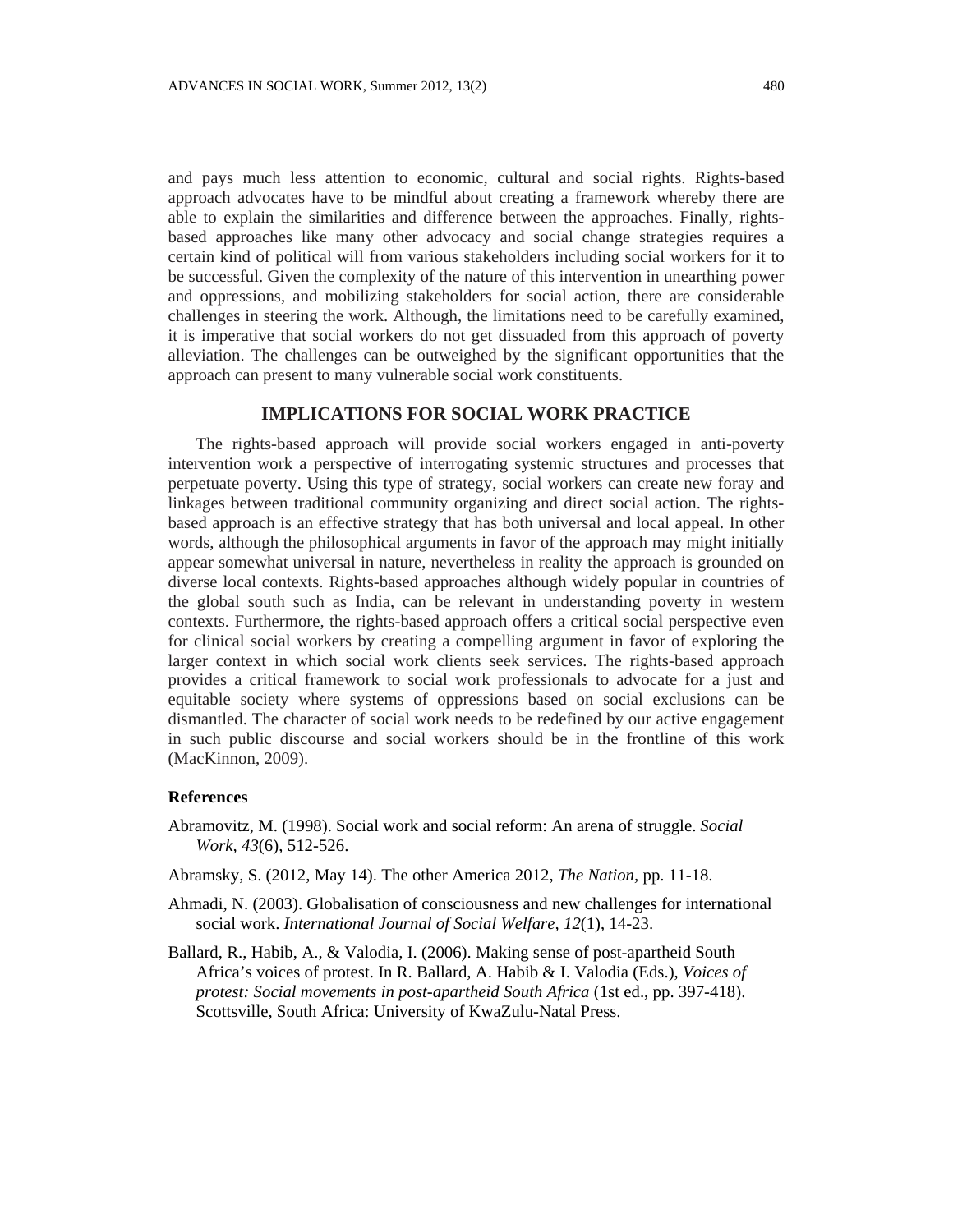- Barry, M., & Hallett, C. (Eds.). (1998). *Social exclusion and social work: Issues of theory, policy and practice* (1st ed.). Dorset, UK: Russell House Publishing.
- Becker, S. (2002). "Security for those who cannot'': Labour's neglected welfare principle. *Poverty, 112*, 13-17s.
- Davis, A., & Wainwright, S. (2005). Combaing poverty and social exclusion: Implication for social work education. *Social Work Education, 24,* 259-273.
- Dominelli, L. (2010). Globalization, contemporary challenges and social work practice. *International Social Work, 53*(5), 599-612. doi: 10.1177/0020872810371201
- Eyben, R. (2005). Linking power and poverty reduction. In R. Alsop (Ed.), *Power, rights, and poverty: Concepts and connections* (15-28). Washington, DC: The World Bank and DFID.
- Frediani, A. A. (2010). Sen's capability approach as a framework to practice of development. *Development in Practice, 20*(2), 173-187.
- Gooden, A. (2008). Community organizing by African Caribbean people in Toronto, Ontario. *Journal of Black Studies, 38*(3), 413-426. doi: 10.1177/0021934707309134
- Gready, P. (2008). Rights-based approaches to development: What is value-added? *Development in Practice, 18*(6), 735-747.
- Healy, L. M. (2008). Exploring the history of social work as a human rights profession. *International Social Work, 51*(6), 735-748.
- Ife, J., & Fiske, L. (2006). Human rights and community work: Complementary theories and practices. *International Social Work, 49*(3), 297-+. doi: 10.1177/0020872806063403
- InsightShare. (2011). A rights-based approach to participatory video: toolkit. Retrieved from http://insightshare.org/sites/default/files/A%20Rights-Based%20Approach%20to%20Participatory%20Video%20- %20toolkit%20%28CHAPTER%202%29.pdf
- Jewell, J. R., Collins, K. V., Gargotto, L., & Dishon, A. J. (2009). Building the unsetting force: Social workers and the struggle for human rights. *Journal of Community Practice, 17*(3), 309-322.
- Jordan, B. (2008). Social work and world poverty. *International Social Work, 51*(4), 440- +. doi: 10.1177/0020872808090238
- Kapur, A., & Duvvury, N. (2006). *A rights-based approach to realizing the economic and social rights of poor and marginalized women.* Washington, DC: International Center for Research on Women.
- Krumer-Nevo, M. (2008). From noise to voice: How social work can benefit from the knowledge of people living in poverty. *International Social Work, 51*(4), 556-+. doi: 10.1177/0020872808090248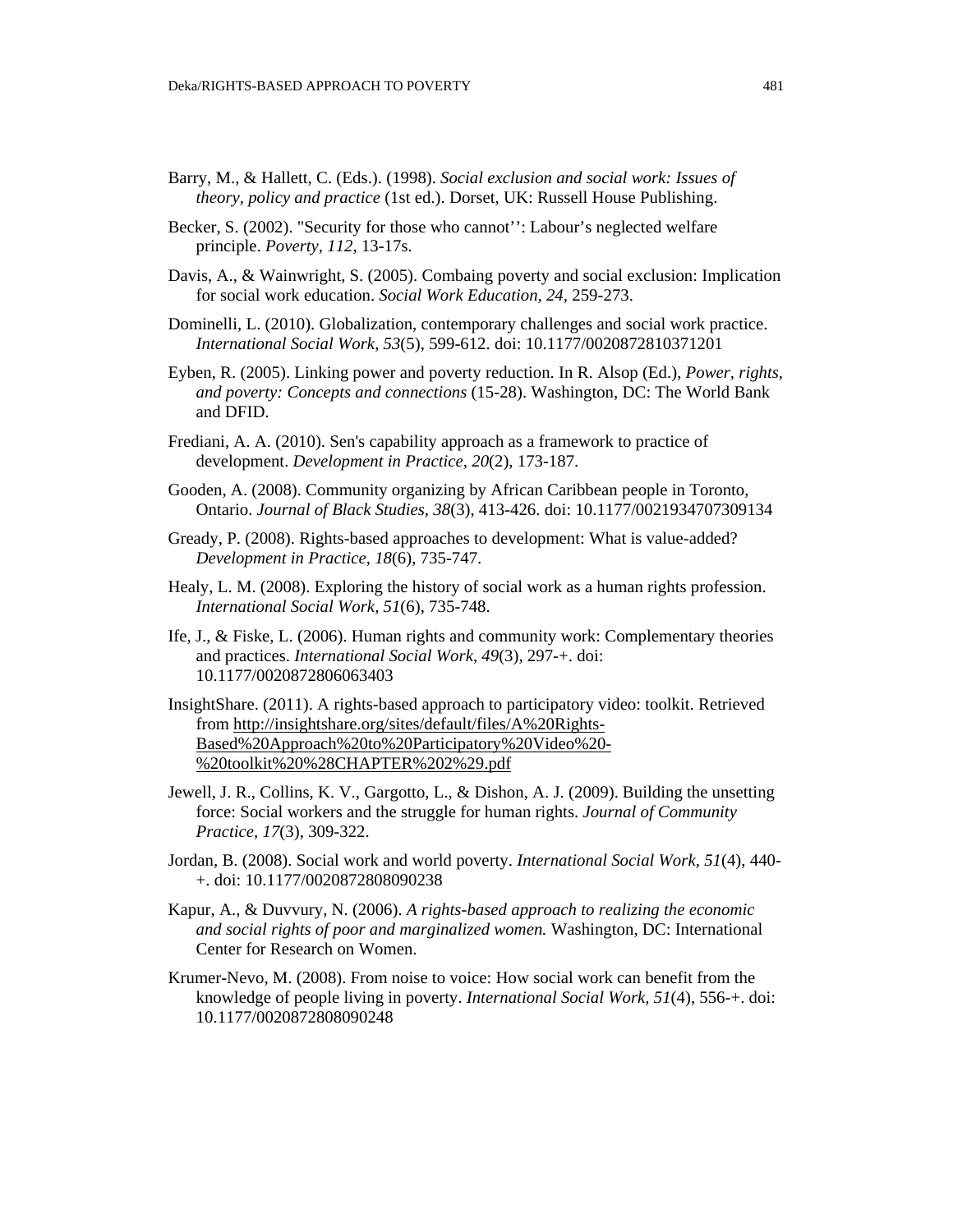- Krumer-Nevo, M., Weiss-Gal, I., & Monnickendam, M. (2009). Poverty-aware social work practice: A conceptual framework for social work education. *Journal of Social Work Education, 45*(2), 225-243.
- Lauren, P. G. (1998). *The evolution of international human rights: Visions seen*. Philadelphia: University of Pennsylvania Press.
- MacKinnon, S. T. (2009). Social work intellectuals in twenty-first century: Critical social theory, critical social work and public engagement. *Social Work Education, 28*(5), 512-527.
- Mizrahi, T. (2001). The status of community organizing in 2001: Community practice context, complexities, contradictions, and contributions. *Research on Social Work Practice, 11*(2), 176-189.
- Morley, C. (2008). Teaching critical practice: resisting structural domination through critical reflection. *Social Work Education, 27*(4), 407-421.
- Nambissan, G. B. (2010). The global economic crisis, poverty and education: a perspective from India. *Journal of Education Policy, 25*(6), 729-737.
- National Association for Social Workers. (2000). International policy on human rights. Policy statement excerpted from *Social work speaks* (5th. ed.). Washington, DC: Author. Retrieved from http://www.socialworkers.org/pressroom/events/911/humanrights.asp
- Offenheiser, R. C., & Holcombe, S. H. (2003). Challenges and opportunities in implementing a rights-based approach to development: An Oxfam America perspective. *Nonprofit and Voluntary Sector Quarterly, 32*(2), 268-301. doi: 10.1177/0899764003251739
- Pyles, L., & Lewis, J. S. (2007). Women of the storm: Advocacy and organizing in post-Katrina New Orleans. *Affilia-Journal of Women and Social Work, 22*(4), 385-389. doi: Doi 10.1177/0886109907306305
- Ruwanpura, K. N. (2004). *Quality of women's employment: A focus on the South.*  Geneva: International Institute of Labour Studies.
- Sawpaul, V. (2001). Economic globalizafion and social policy reform: Social work curricula in the South African context. *Maatskaplike Werk/Social Work, 37*(4), 309- 323.
- Sen, A. (1999). *Development as freedom*. New York: Random House.
- Serr, K. (2004). Voices from the bottom. *Australian Social Work, 57*(2), 137-149.
- Sidel, R. (2000). The enemy within: The demonization of poor women. *Journal of Sociology and Social Welfare, 27*(1), 73-84.
- Triegaardt, J. D. (2008). Globalization: What impact and opportunities for the poor and unemployed in South Africa? *International Social Work, 51*(4), 480-+. doi: 10.1177/0020872808090241